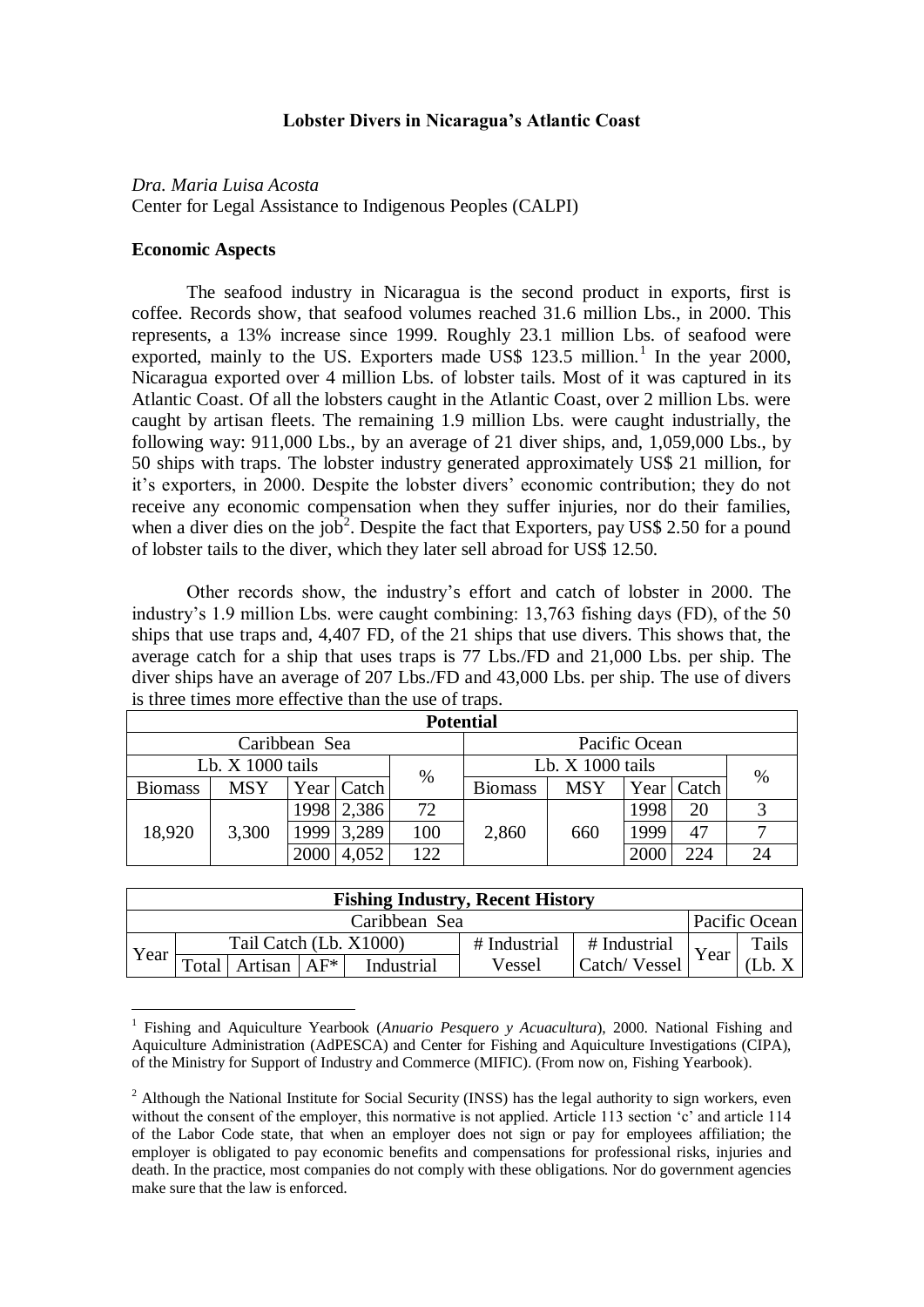|      |       |       |    |        |       |                                 |    |    |       |      | 1000)   |
|------|-------|-------|----|--------|-------|---------------------------------|----|----|-------|------|---------|
|      |       |       |    | Divers |       | Traps   Divers   Traps   Divers |    |    | Traps |      | total   |
|      |       |       |    |        |       |                                 |    |    |       |      | artisan |
| 1989 | 1,022 | 379   | 25 |        | 618   |                                 | 24 |    | 26    | 1989 | 80      |
| 1990 | 664   | 169   | 20 |        | 475   |                                 | 27 |    | 18    | 1990 | 52      |
| 1991 | 911   | 394   | 42 | 109    | 366   | 4                               | 25 | 27 | 15    | 1991 | 44      |
| 1992 | 1,704 | 716   |    | 199    | 789   | 10                              | 46 | 20 | 17    | 1992 | 7       |
| 1993 | 1,570 | 680   |    | 148    | 742   | 6                               | 46 | 25 | 16    | 1993 | 3       |
| 1994 | 2,014 | 839   |    | 318    | 857   | 7                               | 46 | 45 | 19    | 1994 | 12      |
| 1995 | 3,032 | 1,359 |    | 490    | 1,183 | 9                               | 45 | 54 | 26    | 1995 | 55      |
| 1996 | 3,195 | 1,719 | 21 | 472    | 983   | 14                              | 43 | 34 | 23    | 1996 | 74      |
| 1997 | 2,942 | 1,388 | 8  | 715    | 831   | 18                              | 42 | 40 | 20    | 1997 | 114     |
| 1998 | 2,386 | 958   | 5  | 662    | 761   | 18                              | 42 | 37 | 18    | 1998 | 20      |
| 1999 | 3,289 | 1,527 | 17 | 815    | 930   | 17                              | 42 | 49 | 22    | 1999 | 47      |
| 2000 | 4,032 | 2,053 |    | 911    | 1,059 | 21                              | 50 | 43 | 21    | 2000 | 2224    |

\*Accompanying Fauna. \*\*Maximum Sustainable Yield. Fishing and Aquiculture Yearbook, 2000 National Fishing and Aquiculture Administration (AdPESCA).

Official statistics show that lobster diving has increased drastically. In 1990, 664,000 Lbs. of lobster tails were caught and diver ships were no reported. In 2000, six times more lobster was caught than in  $1990.<sup>3</sup>$  In 20001 the Ministry of Support for Industry and Commerce (MIFIC), has 41 diver ships registered. The ships deposit the catch in storage. The lobster storages belong to domestic and foreign companies in Puerto Cabezas, Bluefields, Corn Island and in the Pearl and Miskitos Cays.<sup>4</sup>

There are no official figures on the undersized lobster captured. Recent calculations indicate that the illegal lobster catch can represent 10% of the total lobster industry. It also represents 41% of the artisans' catch. The problem with undersized lobster is not only fiscal, because of the lack of tax payment over it, more importantly; it represents the endangerment of the species. This especially, when it is caught before reproduction.

If lobster becomes scarce, it will have a direct impact on divers. They will have to submerge for longer periods of time, and at greater depths. Between 1988 and 1998, from 30ft, that they should dive, they now dive to 120ft. They used 5 oxygen tanks a day; now they use 15.5 tanks a day.

## **Lobster Divers**

The traditional Miskito activity of diving by lung has changed since 1990. It has become industrial labor that uses oxygen tanks and goes to great depths, mainly to catch lobster (*Panlirus argus*). The transition from traditional artisan work, to industrial work has been abrupt and disorganized, for these divers. The development of lobster diving, has been far from the labor, health and hygienic normative, established by national and international law.

Lobster divers in Nicaragua; live and work in the Autonomous Regions in Nicaragua"s Atlantic Coast. It is estimated that 98% of them are members of the indigenous Miskito people. It is also estimated, that there are from  $2,500$  to  $3,000^5$ 

 $\overline{a}$ 

<sup>&</sup>lt;sup>3</sup> Fishing Yearbook.

<sup>&</sup>lt;sup>4</sup> Inventory of Commercial Fishing, May  $7<sup>th</sup>$ , 2001.

<sup>&</sup>lt;sup>5</sup> Nietschmann, Bernard, Conservation and Self-Determination of the Miskito Coast Protected Area, Nicaragua. Mesoamerica, June 29<sup>th</sup> 1995. Pg 21.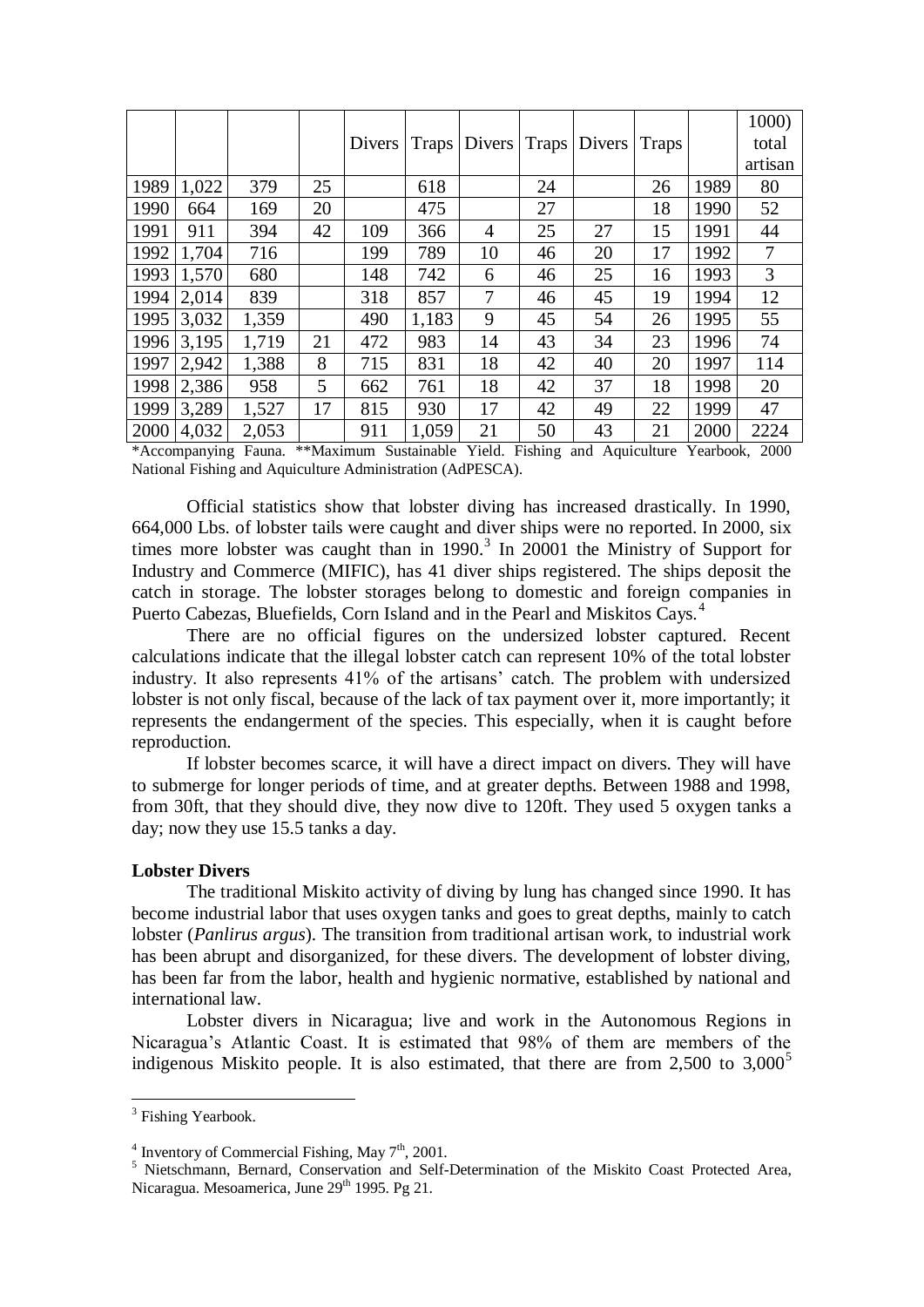working divers. There are not official numbers. There are many boat drivers  $(cayuqueros<sup>6</sup>)$  under the age of 18; they work alongside the divers. Due to the conditions of lobster diving in Nicaragua"s Atlantic Coast, we can note that the underage cayuquero"s work is one of the *worst forms of child labor*. In conformity with definitions in the ILO"s covenant num. 182 (*Of the worst forms of child labor,* 1999).<sup>7</sup>

The impact of large-scale commercial diving has been negative for Miskito people. It has increased occupational risks such as: embolisms, paraplegia or hemiplegia, produced by decompression syndrome or "the bends". Frequent accidents among divers; have left many of them, physically challenged, missing or dead. The lack of awareness, training, proper equipment and economic alternatives combined with the indigenous" cultural characteristics, can be considered immediate triggers for this situation.

# **The Silent Epidemic**

 $\overline{a}$ 

The director of Corn Island"s hospital calculates that in 2001, there have been 6 decompression accidents in the area and 1 death. There were 20 accidents in 1999, and 12, with 3 deaths, in 2000. This makes a total of 42 accidents in these 3 years. The hospital director admits, that not all the injured divers seek help in the hospital. Many of them do not trust the Hospital; they prefer to be helped by traditional medicine. It is difficult to determine how many accidents and deaths have actually taken place.<sup>8</sup>

The Bluefields Hospital reports 19 cases in the last 5 years and only 1 death. However, physicians recognize that in many cases, decompression syndrome has not been correctly diagnosed. This indicates that statistics under calculate, the actual incidence of decompression syndrome in the area.<sup>9</sup> The physician from the Ministry of Health (MINSA) post, in the Miskito community of Sandy Bay Sirpi, reports 15 cases of divers with type 2, decompression syndrome.

In an interview, Dr. Humberto Castro Olayo, chamber operator in Puerto Cabezas' hospital<sup>10</sup>, said he has treated 520 divers, between 1998 and June 2001. He

 $6$  Cayuquero, is the diver's assistant, frequently a child, ranging from the ages of 12 to 18. The cayuquero stays in the canoe, while the diver works under water. He also selects the diver"s scuba gear, follows the diver on the canoe, and he watches what the diver catches. Both, the diver and the cayuquero, row to a larger vessel, that awaits at distances of 300mts or more, this, for labor periods of 10 to 15 days.

 $^7$  C182 *Covenant on the worst forms of child labor*, 1999. ILO. Ratified by Nicaragua on November  $6<sup>th</sup>$ , 2000.

 $8$  Interview with Dr. Eddy Davila, Hospital Director in Corn Island. Corn Island, RAAS. September  $2<sup>nd</sup>$ , 2001.

<sup>&</sup>lt;sup>9</sup> Weil Donald. Decompression syndrome, Physiological Mechanism, Signs and Symptoms, Classification and Treatment, Internal and External Factors that Affect Divers, Divers' Situation in Nicaragua's Atlantic Coast, Conclusions and Recommendations. Project "RLA/98/01M/UNF- Strengthening the Legal Defense Capacity of the Indigenous Peoples of Central America. ILO Bluefields, RAAS, November 2001.

<sup>&</sup>lt;sup>10</sup> In the present there is a working hyperbaric chamber, donated by Sub-Ocean Safety International (S.O.S.). Physicians in Puerto Cabezas" hospital, treat injured divers. When diving injuries take place in other communities, patients rarely get the necessary treatment.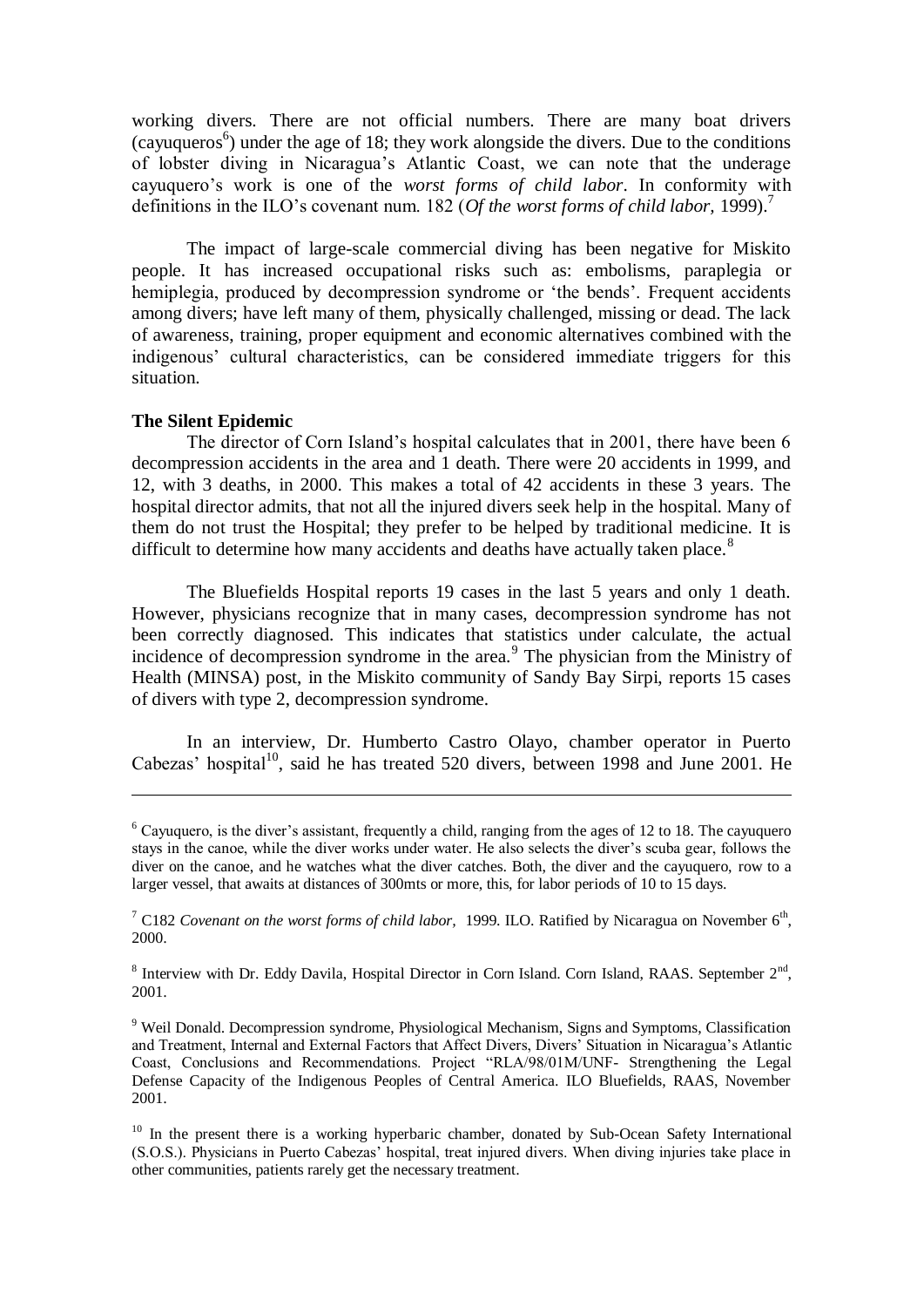admits he is not the only physician that treats divers in that hospital, for which he concludes that the amount of diving accidents is numerous.<sup>11</sup>

The Director of Puerto Cabezas' hospital, estimates that they treat between 150 and 200 divers with decompression syndrome a year. 8 deaths have been reported in the first half of 2001. Not all the deaths are reported in hospital statistics, because many injured divers never seek treatment in hospitals.<sup>12</sup> The physicians statements, coincide with a study on the life conditions of injured lobster divers, it states:

"In Nicaragua, there are no official statistics on diving accidents. In the central offices of MINSA, the death toll from diving accidents does not appear like an alarming epidemic, as it has in reality become in the region".<sup>13</sup>

The negative impact on the health and on the lives of lobster divers in Nicaragua"s Atlantic Coast, due to decompression syndrome; is disproportionate when compared with any other labor activity<sup>14</sup>. Decompression syndrome is irreversible and degenerative. The physical and social consequences of this activity can only be compared to the situation of indigenous miners in other Latin American countries.

### **The Ministry of Labor**

 $\overline{a}$ 

In Nicaragua, constitutional legislation on the protection of health and labor conditions, and the social protection of divers, is abundant.<sup>15</sup> There are also laws meant to defend environmental sustainability<sup>16</sup>, and regulate the commercialization of lobster.<sup>17</sup> However, state institutions are passive in enforcing such laws. Most of the time they are negligent.

<sup>14</sup> Although Law 202, Law of Prevention Rehabilitation and Opportunity Creation for Disabled People, created in 1998 a National Council presided by MINSA, and is supposed to create policy that improves the quality life, and guarantees social integration of people with disabilities. In the practice, this council has no impact on lobster divers' lives.

<sup>15</sup> Political Constitution of Nicaragua Art. 55-62, 82-88; Law 185, of October 1996, The Labor Code of Nicaragua; and the Decree No.974, of March 1982, Organic Law of the Social, Security of Nicaragua.

<sup>16</sup> According to Law 290, of June 1998, the Ministry of Natural Resources and the Environment (MARENA) is the supervisory body of environmental policy and protector of Nicaragua"s biodiversity. And In conformity to Article 71 of the General Law of Environment and Natural Resources, Law 217, MARENA is the government entity in charged of preserving the biological diversity of aquatic resources.

 $17$ AdPESCA, as a part of MIFIC, is in charge of regulating and controlling the seafood industry, according to criteria of size and quantity. AdPESCA is also in charged of inspecting seafood packaging plants.

 $11$  Interview with Dr. Humberto Cecilio Castro Olayo, Bilwi, Puerto Cabezas, RAAN, October  $10<sup>th</sup>$ , 2001.

 $12$  Interview with Dr. Eduardo Torres, Bilwi, Puerto Cabezas, RAAN, 10 de October  $10^{th}$ , 2001.

<sup>&</sup>lt;sup>13</sup> García, M. Malespin, J. "Present Life Conditions of the Injured by Diving in Puerto Cabezas" (Situación Actual de las Condiciones de Vida de los Discapacitados por Buceo en Puerto Cabezas). RAAN", thesis for a master's degree in public health. University of the Autonomous Regions of Nicaragua"s Caribbean Coast (URACCAN). Center for Investigations and Studies of Health (CIES). School of Public Health of Nicaragua. Puerto Cabezas. May 2001. Pag.6.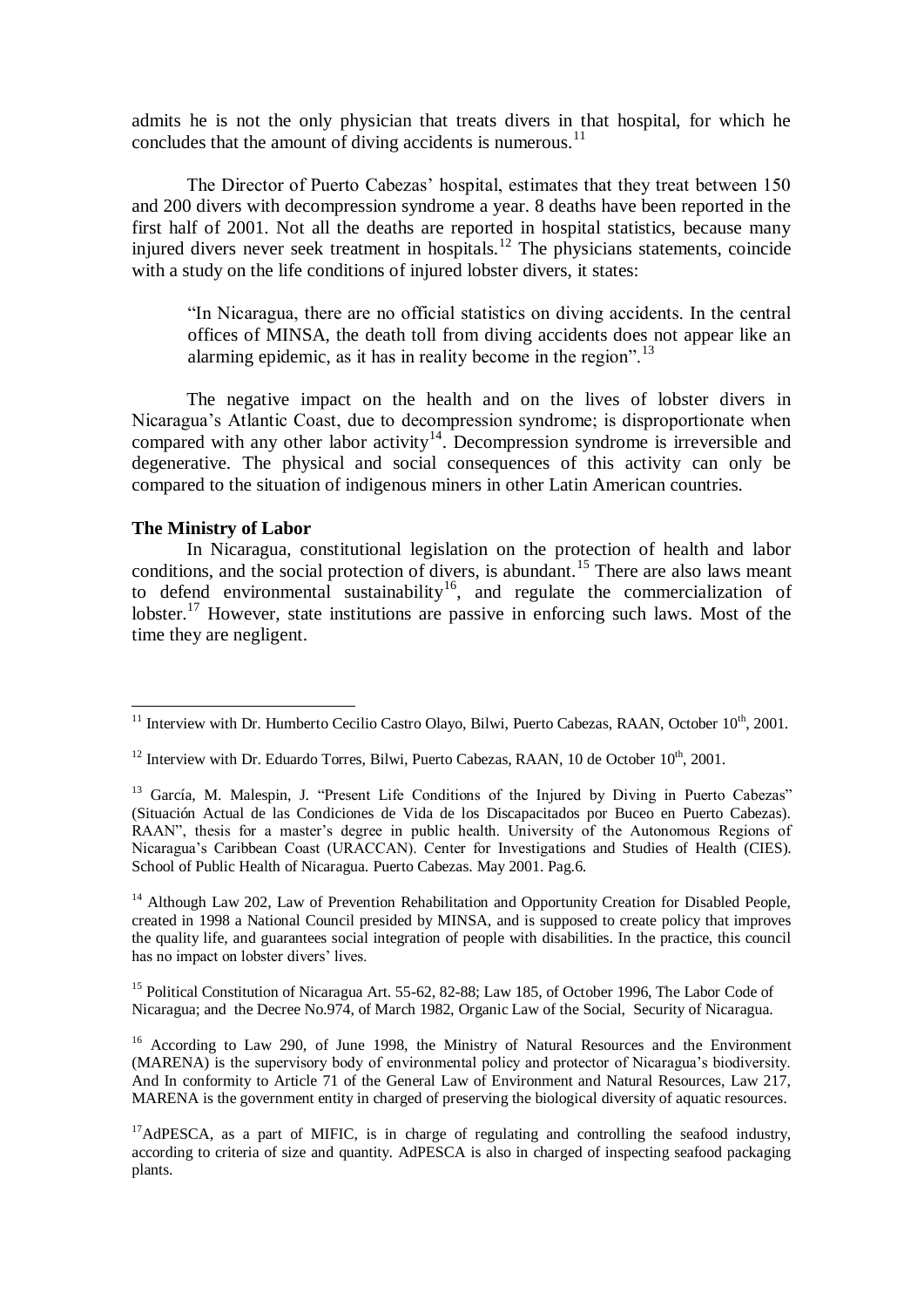The Ministry of Labor (MITRAB) is aware of the problems that concern Miskito divers,<sup>18</sup> but instead of protecting the worker, it protects companies shortsighted interest.<sup>19</sup> For such reasons the Procurator for Human Rights in Nicaragua, found the

<sup>18</sup> "En vez de oxígeno les echan aire de inflamar llantas Genocidio con Buzos (Instead of Oxygen They Give Them Air for Inflating Tires, Genocide with Divers)." 600 men in immediate danger of death in Puerto Cabezas. They are being exterminated says Minister. Employers unfazed by criticism of MITRAB. El Nuevo Diario, December 7<sup>th</sup>, 1997.

"*Naufragio en el Atlántico. Hundimiento se dio Frente a la Costa de Puerto Cabezas* (Shipwreck in the Atlantic. It Sank in front of Puerto Cabeza's Coast)" El Nuevo Diario. January 5<sup>th</sup>,1999.

"*Masivo Naufragio de 70 Pescadores. Langostero Había salido de Puerto Cabezas. Sobrevivientes Esparcidos en varios Cayos* (Massive Shipwreck of 70 fishermen. Lobster Vessel Had Left Puerto Cabezas. Survivors Scattered in Several Cays.)" El Nuevo Diario. July 21<sup>st</sup>, 1999.

"*MITRAB amenaza con cerrar pesqueras. Viceministro del Trabajo anuncia que las empresas que no cumplan con normas de higiene y seguridad serán cerradas* (MITRAB Threatens to Close Seafood Packagers. Vice-Minister of Labor Announces that Companies that Do Not Comply with Hygiene and Security Standards Will Be Closed)". La Prensa. March  $8<sup>th</sup>$ , 2001.

"*Pescadores de Langostas Exponen sus Vidas Afirman que más del 50% de los buzos ha tenido accidentes por descompresión y el 10% sufre daños irreparables.* (Lobstermen Risk Their Lives. Statements Say that More than 50% of Divers Have Accidents by Decompression and 10% Suffer Irreparable Damage.)". La Prensa. October  $8<sup>th</sup>$ , 2001.

"*Langosteros Presionan por Ley de Pesca. En el año unos cinco mueren, más de 300 quedan lisiados como consecuencia de la utilización de equipos de segunda mano y la falta de un seguro social.* (Lobstermen Build Pressure for Fishing Law. In a Year Five Die, More than 300 Are Injured as Consequence of the Use of Second-Hand Equipment and the Lack of Social Security)". La Prensa. October  $16<sup>th</sup>$ , 2001.

<sup>19</sup> According to the Administrative Manager of NAFCOSA seafood company, MITRAB has only made one inspection in 10 years. This, on October 23rd of 2000, on the vessel *Mr. George*. A report by MITRAB"s Department Inspector for the North Atlantic Autonomous Region, which focused on safety and environmental evaluation, concluded that:

- 1.- There exist conditions of overcrowding for workers, due to the lack of beds for the 71-person crew.
- 2.- The scuba equipment is not adequate; it has no gauges to indicate depth and some tanks presented leaks.
- 3.- Divers receive no training, in what concerns controlled ascents. They lack gauges to indicate depth.
- 4.- Divers have no instruments to indicate to others when they are in immediate danger
- 5.- Workers have no life insurance, nor are they covered by National Institute of Social Security (INSS). When accidents occur, they are mostly, left to their luck.
- 6.- Vessels do not have an onboard physician or paramedic, in case of an accident.
- 7.- Noise levels of motor rooms are above 97 dB, high over the legal limit of 85 dB.

The report instructed the employer to:

 $\overline{a}$ 

- 1.- Have records of all the workers (vessel crew, divers, cayuqueros) under the regime INSS" Social Security. FMC October 30<sup>th</sup> 2000 (Art. 12 CRMTM).
- 2.- Present before the Minister of Labor, medical certifications that prove divers" physical aptitudes for marine labor. FMC January 30<sup>th</sup> 2001 (Art. 161 CT).
- 3.- Give divers proper training and equipment (wetsuits, gauges to measure depth, watches, signaling equipment), assume liability for on the job injury. FMC February  $15<sup>th</sup>$  2001. (Art. 172 CT).
- 4.- Give earplugs to workers that perform in machine rooms, to avoid hearing damage. FMC October  $30^{\text{th}}$  2001.